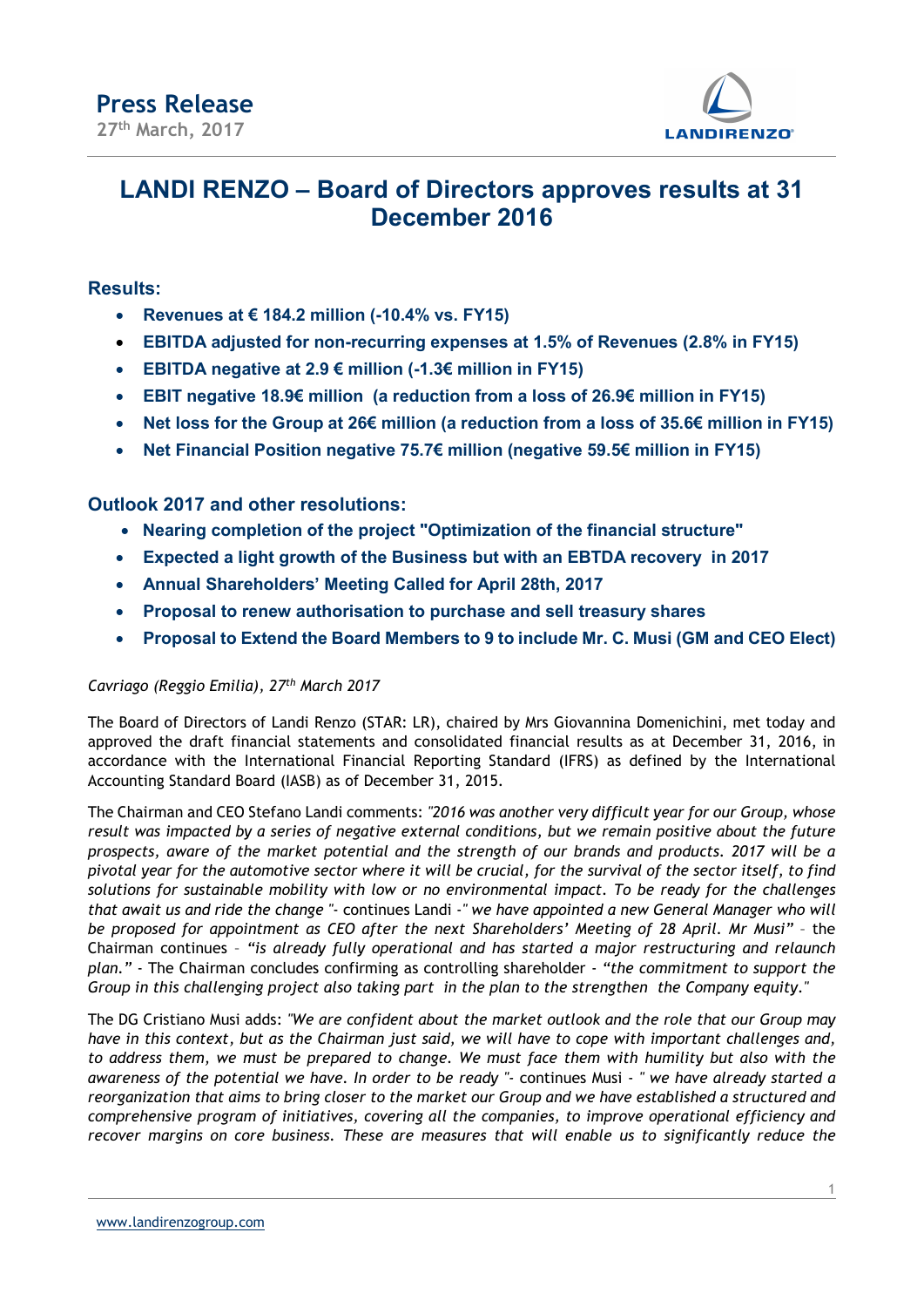

breakeven point and also to free up resources to invest in the future." The DG Musi then noted:" This program, freeing up resources, will allow us to better exploit the opportunities that the business of the green mobility offers. In particular, we want to consolidate our role as a leader on the LPG segment and seize all growth opportunities we see in the compressed natural gas (CNG) and liquid gas (LNG), both in Europe and, above all, globally. In addition to the segment of passenger cars" - continues Musi - "we see significant opportunities in the segment of light commercial vehicles fed with gas and in the Medium & Heavy Duty and special vehicles fed with natural gas, biogas and LNG. We are also developing some hydrogen solutions, convinced that this technology has significant room for growth in the future."

With regard to other areas of business Musi highlights: "There are good growth opportunities for Safe: there are now daily programs launched worldwide for the extension of the network of natural gas refilling station and Safe is the most recognized brand in the industry. Safe also has developed important technologies for the use of bio-methane as a solution for green mobility. At the same time "- he concludes Musi -" even 18Sound, the Group company active in the production of professional speakers, has already launched a development plan with the aim to improve margins."

Coming to the outlook in 2017 the President Landi and Musi commented: "2017 will be another year of transition, where the Group, and in particular the automotive sector, will focus on 'implementation of the recovery plan, but we still expect a slight sales growth and a recovery in margins, especially from 4Q while "- continued - "the fruits of the recovery work in the implementation phase will have full effect year 2018."

Musi concludes: "We are all aware of the responsibility we have towards all the stakeholders: the controlling shareholder, which is giving great support; the banks and bondholders, with which we are completing the operation optimization of the financial structure; the employees and the suppliers. But we are confident that the actions we are going to implement can make a real dent in our Group."

\*\*\*\*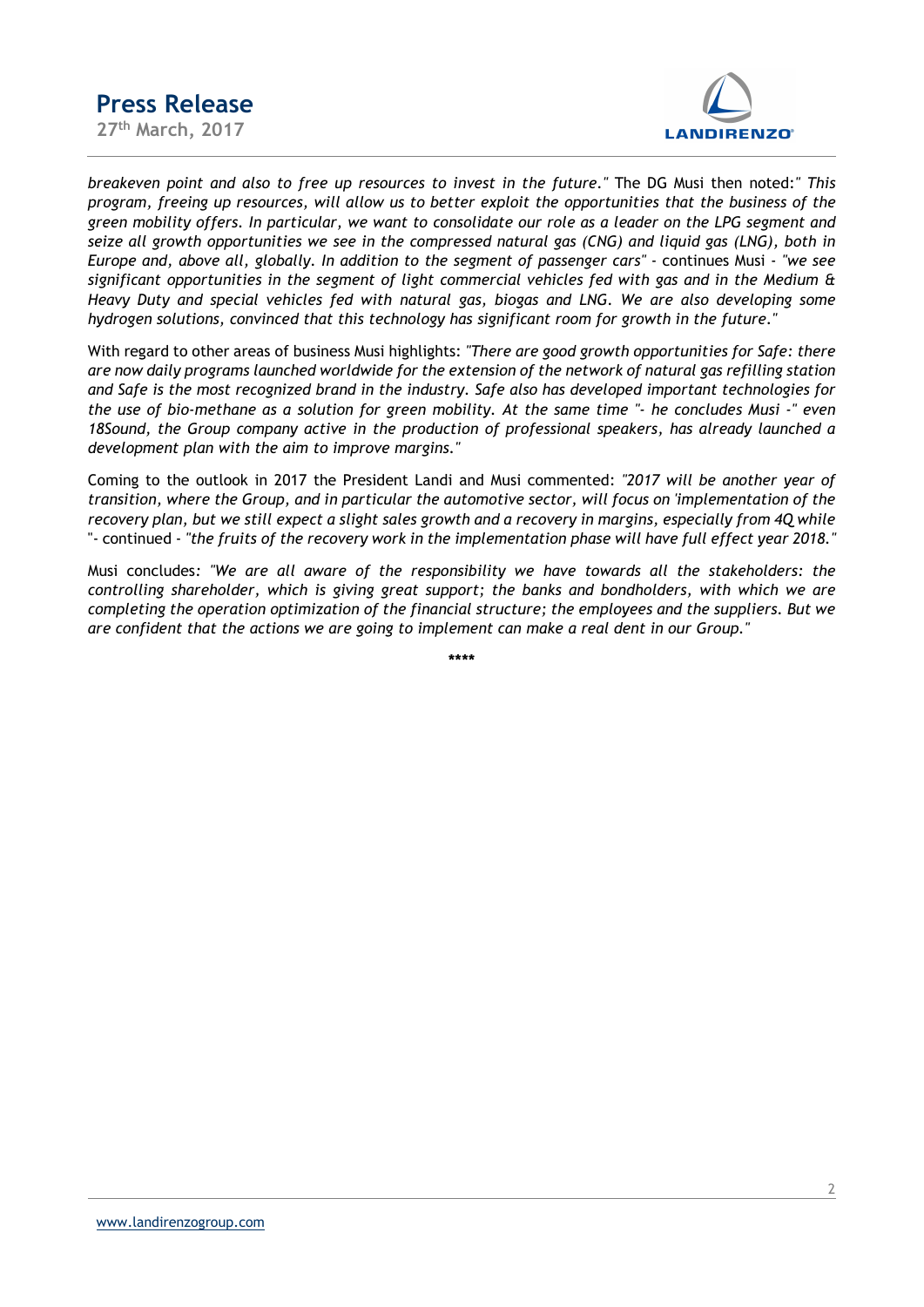

### Consolidated Financial Results highlights

#### Income statement

| <b>Press Release</b>                             |                     |                     |          |                   |  |
|--------------------------------------------------|---------------------|---------------------|----------|-------------------|--|
|                                                  |                     |                     |          |                   |  |
| 27th March, 2017                                 |                     |                     |          | <b>LANDIRENZO</b> |  |
| <b>Consolidated Financial Results highlights</b> |                     |                     |          |                   |  |
| <b>Income statement</b>                          |                     |                     |          |                   |  |
| М€                                               | FY 2016             | FY 2015             | Delta M€ | Delta %           |  |
| <b>Revenues</b>                                  | 184.2               | 205.5               | $-21.3$  | $-10.4%$          |  |
| EBITDA Adj.                                      | 2.7                 | 5.8                 | $-3.1$   | $-52.5%$          |  |
| % on Revenues                                    | 1.5%                | 2.8%                |          |                   |  |
| <b>EBITDA</b>                                    | $-2.9$              | $-1.3$              | $-1.6$   | n.a.              |  |
|                                                  | $-1.6%$             | $-0.6%$             |          |                   |  |
| % on Revenues                                    |                     |                     |          |                   |  |
|                                                  |                     |                     |          |                   |  |
| <b>EBIT</b><br>% on Revenues                     | $-18.9$<br>$-10.3%$ | $-26.9$<br>$-13.1%$ | 8.0      | 29.7%             |  |
| Financials                                       | $-4.2$              | $-5.8$              | 1.6      | $-27.1%$          |  |
| <b>EBT</b>                                       | $-23.1$             | $-32.7$             | 9.6      | 29.2%             |  |
| <b>Taxes</b>                                     | $-2.9$              | $-2.9$              | 0.0      | n.a.              |  |

Revenues from the Automotive business totalled 143.3€ million (78% of total), compared to 161.7€ in FY15; revenues from the Gas Distribution SAFE were equal to 24.1€ million (13% of total), compared to 23.3€ million in FY15. Other Businesses (including Alarms, Audio, Oil&Gas) totalled 16.8€ million (9% of total), compared to 20.5€ million in FY15.

The reduction in revenues of the Automotive business is primarily a consequence of the decrease in the After Market segment and a temporary slowdown in the OEM segment in Italy and Europe, due to the switch from Euro V to Euro VI engines. The decrease of the Other Businesses is primarily attributable to the Oil&Gas segment sales.

The 79.1% of revenues were generated outside Italy (vs 79.7% in FY15), confirming the strong international mind-set that has always characterised the Landi Renzo Group.

The revenue contribution by geographic area is as follows: Italy 20.9% (vs 20.3% in FY15); rest of Europe 45.3% (vs 41.0% in FY15); America 16.7% (vs 21.1% in FY15); Asia and the Rest of the World 17.1% (vs 17.6% in FY15). The performance of the American area, particularly in the After Market segment, was not homogeneous, characterized by Countries performing above (e.g. Brazil) and below (e.g. US, Colombia, Bolivia and Argentina) expectations.

Adjusted EBITDA amounted to 2.7€ million (5.8€ million in FY15): the change is mainly due to a volume effect in the Automotive business, greater price pressure as well as a less favourable product mix for the After Market segment, which has higher margins, in the period. EBITDA was negative at 2.9€ million, including non-recurring expenses -

EBIT was negative at 18.9€ million (a reduction from a loss of 26.9€ million in FY15).

A loss before taxes of 23.1€ million was recorded (compared with a loss of 32.7€ million in FY15). A net loss of 26€ million was recorded (a loss of 35.6€ million in FY15).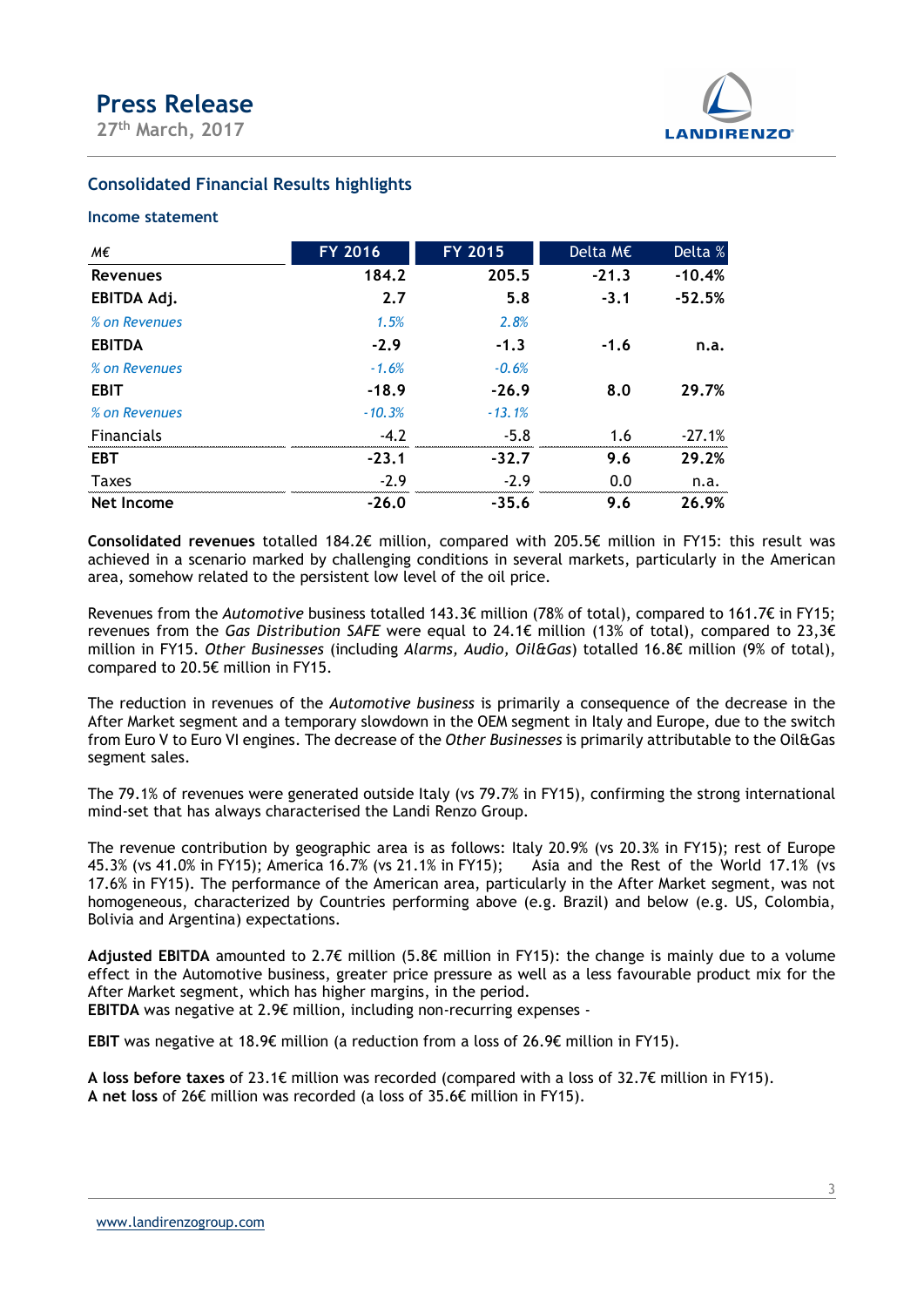

#### Net financial position

| <b>Press Release</b>          |         |                   |
|-------------------------------|---------|-------------------|
|                               |         |                   |
| 27th March, 2017              |         | <b>LANDIRENZO</b> |
| <b>Net financial position</b> |         |                   |
| M€                            | FY 2016 | FY 2015           |
| Cash and cash equivalents     | 16.5    | 38.4              |
| Short-term debts              | $-41.1$ | $-51.2$           |
|                               | $-19.7$ | $-13.4$           |
| Long-term debts               |         |                   |
| Bond                          | $-31.4$ | $-33.1$           |
| <b>Total Gross Debt</b>       | $-92.2$ | $-97.7$           |

### Significant events occurred in 2016 and after the year close, impacting on the 2017 outlook

#### December 2016 - The Group has appointed Mr. Cristiano Musi as GM and CEO Elect.

January 2017 - The Group has launched a new organization structure for the "Automotive Business", aimed at exploiting all the full potential of different segments: OEM, AM and Electronic Equipment with the aim of bringing the Group to the market, improve the ability to meet the different requirements of customers, reduce time to market, and in general, to align the efficiency level of the Automotive business to the market best practices.

February 2017 - The Group has launched a structured and extensive program of initiatives, involving the whole Company, to improve the operational efficiency and recover the marginality on the core business. An action plan has been spotted to intervene significantly on reducing the breakeven and to improve the operating leverage, with the identification of a series of interventions on the cost structure, both on fixed costs and on variable costs of the product, with the aim to align them with the international automotive best practices. The project includes a review of the production footprint and processes, sourcing & procurement strategies and supply chain at international level, as well as actions on the general cost structure. In order to start quickly the improvement plan and "EBITDA Improvement" it has been given a mandate to a leading consultancy firm, which is joining the Group in the preparation and implementation of an action plan. Concrete benefits on the P&L are expected from the Q4 2017, with full benefits from 2018.

March 2017 - The Group has renegotiated the debt with banks, with a new debt maturity that allows the Group to implement its new strategy.

Given the set of launched actions, the Group expects moderate business growth and marginality recovery at EBITDA adj. level already in 2017. The trend on sales and order intake in Q1 2017 confirm the FY17 outlook.

\*\*\*\*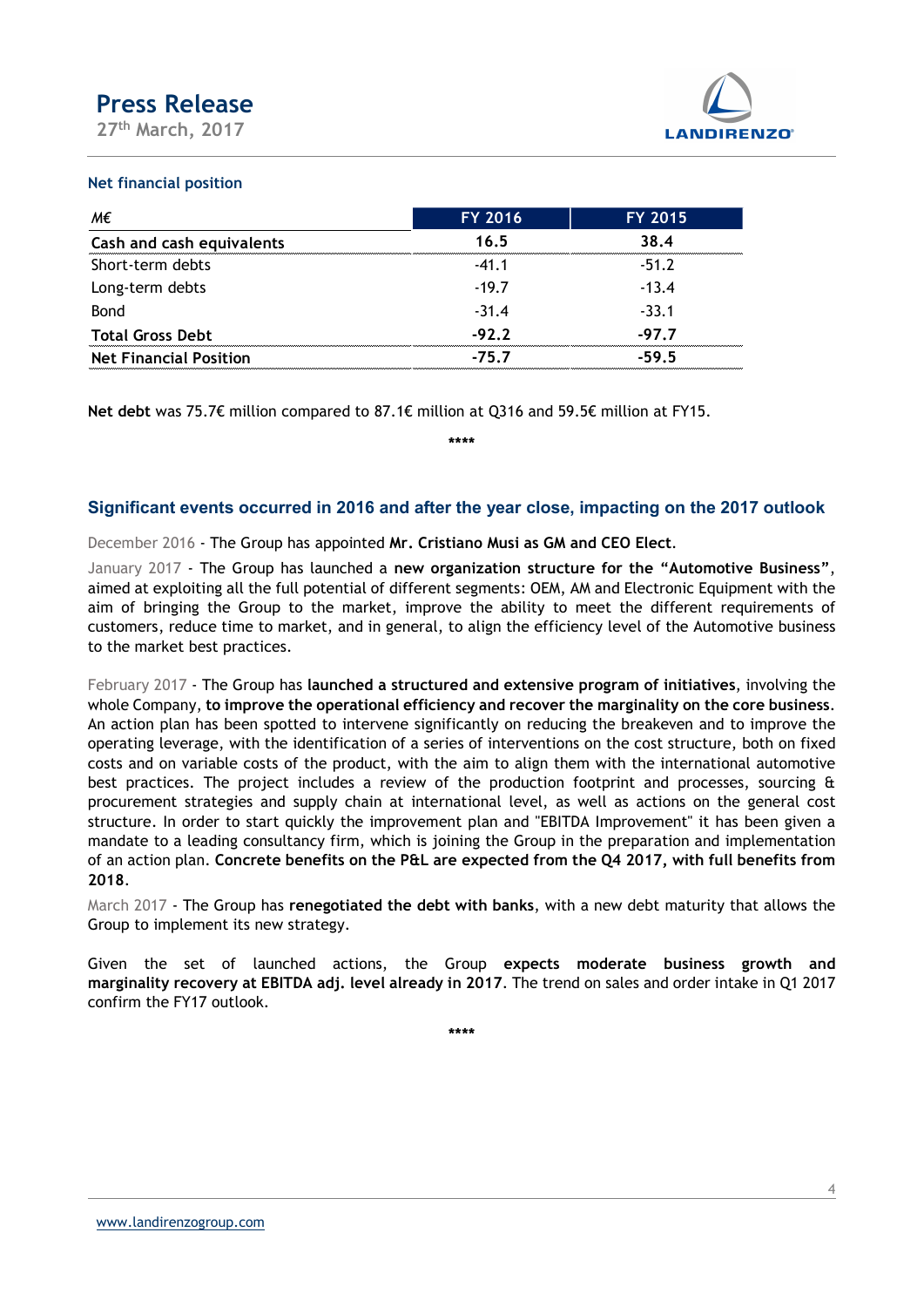

### Main 2016 results of Landi Renzo S.p.A.

Landi Renzo S.p.A. totalled 72.8€ million of revenues, down by 11.7% compared to previous year. The EBITDA was negative at 9.1€ million (negative at 10.8€ million in FY15) after non-recurring expenses of 5.6€ million. EBIT was negative 17.8€ million (negative at 21.7€ million in FY15). A Net Loss of 29.0€ million was recorded (a loss of 37.7€ million in FY15).

Net indebtedness was negative at 71.6€ million, and negative 60.3€ million at FY15.

\*\*\*\*

### Financial structure optimization plan

Today, the Company and its subsidiaries AEB S.p.A., Eighteen Sound S.r.l., SAFE S.p.A., Lovato Gas S.p.A., Emmegas S.r.l. and Sound & Vision S.r.l. signed with the lending banks an optimization agreement of the Group's financial structure (the "Optimization Agreement") with the exception of a bank, engaged only for the short term, that will end its approval process in time for the publication of the draft statutory financial statement and consolidated financial statement of the Company as at 31 December 2016. The Company is not, as of today, aware of facts and events that may lead to believe that there are grounds for refusal of the successful conclusion of the authorization process and the subsequent signing of this Optimization Agreement by this last bank.

The Optimization Agreement, in line with the project to optimize the financial structure of the Group, sets the postponement of the debt maturity date of the Company and of the other signing companies of the Group in 2022, the rescheduling of repayments through the provision of instalments of increasing amount, consistent with the cash generation targets of the Business Plan, the reshaping of the financial ratio more in line with the business outlook and the Group's projected cash in. Furthermore it sets the confirmation short-term lines according to terms and ways of Optimization Agreement and in an amount that is in line with the needs sets in the Industrial Plan.

In parallel with the signing of the said Optimization Agreement, the controlling shareholders have undertaken to carry out within the effective date of the Optimization Agreement, an advance payment for a future capital increase or for a capital increase in the parent Company's share capital totalling Euro 8,866,500. As a further measure of equity strengthening, the Optimization Agreement provides that by 31 December 2018 an increase of the share capital must be executed by a total amount of EUR 15,000,000 that, as far as for the portion attributable to the controlling shareholders, will run through the conversion of the said payment for a future capital increase.

Finally, we note that was convened for March 30, 2017 on first call and for 31 March 2017 on second call the General Meeting of Bondholders of bond known as "LANDI RENZO 6.10% 2015-2020" to deliberate some amendments to the Loan Regulation to align some provisions of the same in terms of the agreement Optimization.

In particular, as better illustrated in the documentation available on the Company's website, the proposed amendments relate to, among other things: the rescheduling of the repayment with instalments of rising amount and in line with the Optimization Agreement; the reshaping of the financial covenants in line with the expected results of the Business Plan; a temporary decrease in the interest rate from the current 6,10% to 5.50% on an annual basis for the period starting from the payment date of 30 April 2017 till the payment date that falls on 30 June 2019.

As of today, the Company is not aware of facts and events that may lead to believe that there are grounds for refusal of a favourable resolution of Bondholders.

It follows therefore that the Company does not consider that there is, as of today, facts or elements which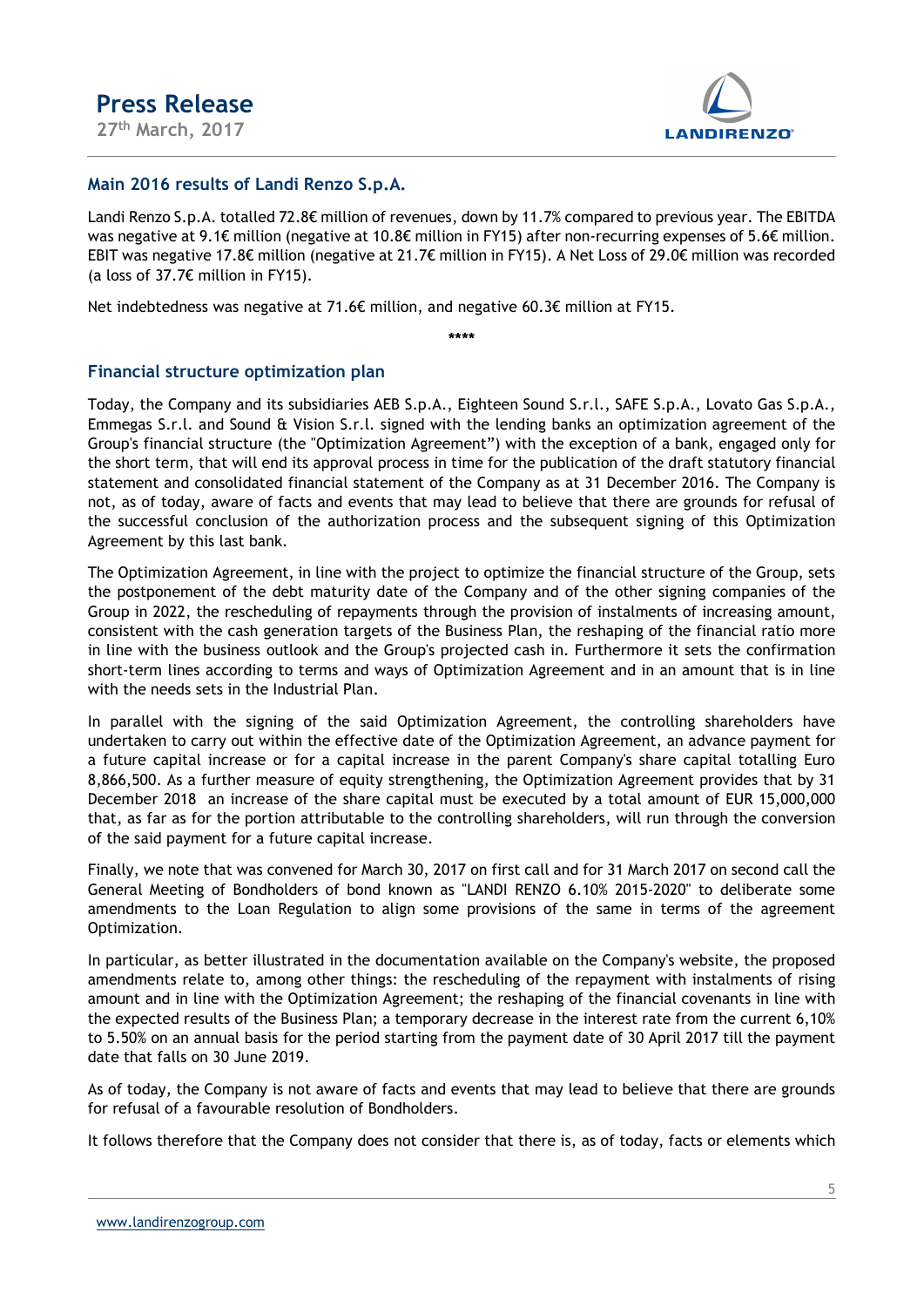

could make critical the adoption of the going concern basis as the underlying principle of the consolidated financial statements drafting process.

In structuring and in the negotiation of the financial Optimization Agreement the Company was advised by Mediobanca - Banca di Credito Finanziario S.p.A., acting as financial advisor and Clifford Chance as legal advisor.

\*\*\*\*

#### Proposal to renew authorisation to purchase and sell treasury shares

The Board of Directors resolved to request authorisation from the Shareholders' Meeting to renew the programme to purchase and/or sell treasury shares after revocation of the resolution passed by the shareholders on 29 April 2016, in order to:

- (a) have treasury shares to use: (i) for stock option plans for executive directors, employees, including managers and staff of the Company and its subsidiaries, (ii) for the issue of bonds convertible into shares of the Company, (iii) effectively use Company liquidity;
- (b) provide a stabilising action for share trends in relation to contingent market anomalies, improving share liquidity, while complying with national and EU laws and regulations.

The main characteristics of the proposed programme are: an 18-month duration starting from the date when the Shareholders' Meeting adopts the relative resolution; a maximum number of ordinary shares of an overall nominal value, including shares held by the Company and subsidiaries, that does not exceed one fifth of the entire capital to acquire at a price which is not less or more than 20% the benchmark price registered for the share on the trading day prior to each single purchase and, in any case, at a price not higher than the highest price between the price of the last independent transaction and the offer price of highest current independent purchase in the trading venue where the purchase is made, even when the shares are traded in different trading venues. Treasury shares will be purchased in compliance with national and EU laws and regulations, according to various methods: (i) public purchase offer or exchange, (ii) on regulated markets, (iii) the purchase or sale of derivatives with the physical delivery of underlying shares, or (iv) the assignment of sales options to shareholders. Each single sale shall be for an amount that is not less or more than 20% the benchmark price registered in the session prior to the sale.

In 2016, the Parent Company did not trade either treasury shares or Parent Companies' shares and, at present, does not hold treasury shares or Parent Company's shares. Subsidiaries do not hold Parent Company's shares.

\*\*\*\*

## Other resolutions of the Board of Directors

The Board of Directors also approved the 2016 Corporate Governance and Ownership Structure Report and the 2017 Remuneration Report;

The Board of Directors also approved to propose to increase the number of board members from eight to nine and to appoint a Director, the current general manager, Mr Cristiano Musi, without prejudice to compliance with the minimum requirements for the number of independent directors and with the balance between genders.

The Board resolved to call the Ordinary Meeting of Shareholders for 28 April 2017, on single call, at 9:00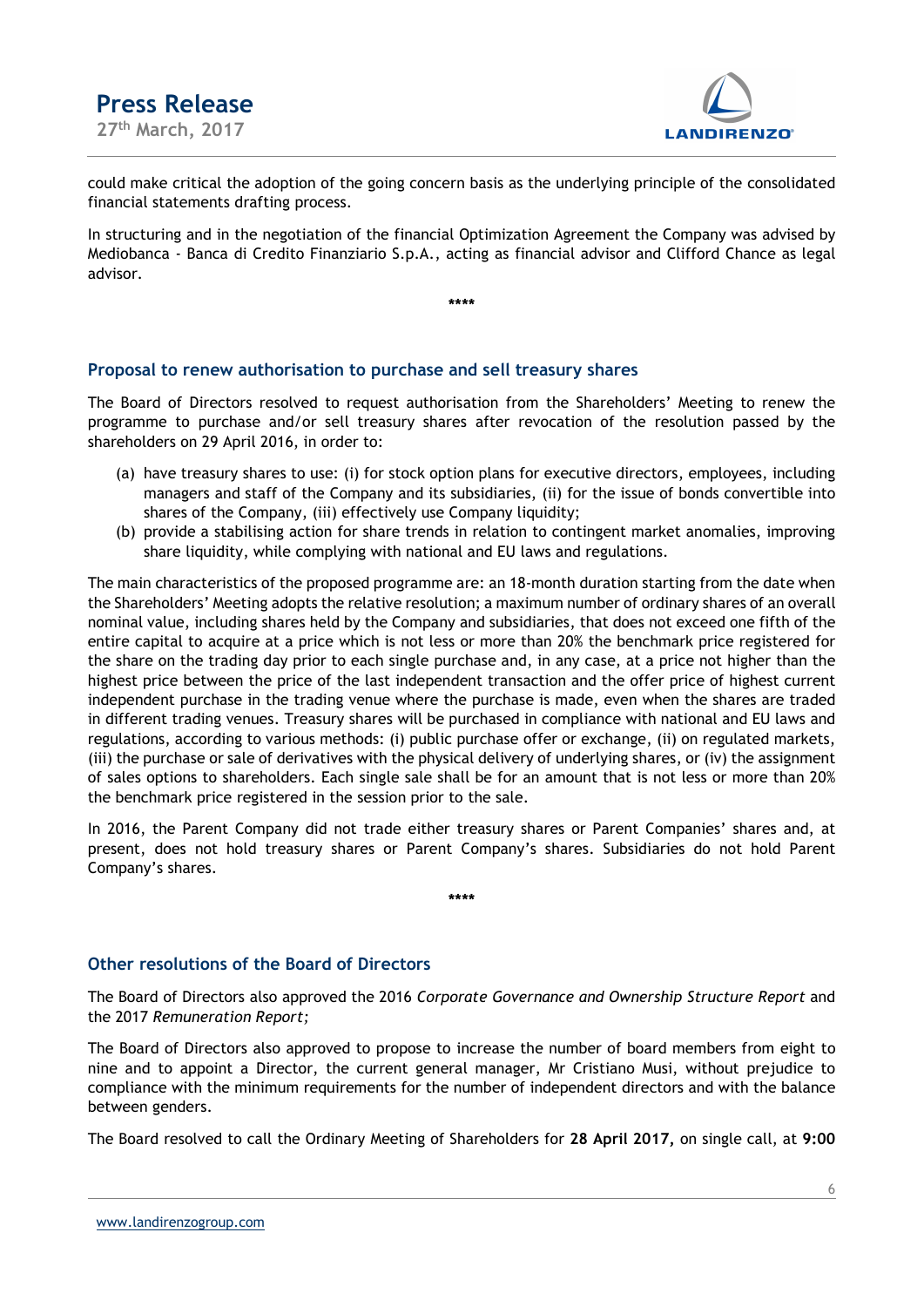

hours, at the Company headquarters in Cavriago (Reggio Emilia), Località Corte Tegge, Via Nobel 2/4, to discuss and resolve on the following agenda:

- 1. 1.1 Financial Statements at 31 December 2016, Directors' Report on Operations, Report of the Board of Statutory Auditors and Report of the Independent Auditors; relative resolutions; 1.2 resolution on draft Net Profit/Loss; relative resolutions
- 2. Resolution on the first section of the Remuneration Report pursuant to article 123-ter, paragraph six of Italian Legislative Decree no. 58 of 24 February 1998, as amended and relative resolutions;
- 3. Authorisation for the purchase and sale of treasury shares, subject to withdrawal of the resolution passed by the Shareholders' Meeting of 28 April 2016, for the portion not used; relative resolutions.
- 4. 4.1 Proposal to increase the members of the Board of Directors from eight to nine; 4.2 Appointment of a Director; 4.3 Resolution on remuneration; relative resolutions.

The notice calling the Shareholders' Meeting will be published according to applicable laws and regulations.

Paolo Cilloni, in his capacity as Financial Reporting Officer in charge of the preparation of the Company's accounting documents, declares, pursuant to Section 2 of Article 154 bis of the Italian Uniform Financial Code, that the information contained in this press release corresponds to the accounting documents, books and entries

#### This press release is a translation. The Italian version will prevail

. Tuesday 28 March 2017, at 9 AM CET, the Group Top Management will hold a teleconference. Connection details and a presentation will be available on the Company website www.landirenzogroup.com in the Investor Relations section the same day at 8 AM CET.

Landi Renzo is a world leader in LPG and natural gas fuel systems and components for motor vehicles. The Company, based in Cavriago (Reggio Emilia) with 60 years' experience in the field, stands out for its international scope, operating in more than 50 countries, with international sales accounting for around 80% of total sales. Landi Renzo has been listed on the STAR segment of the Italian Stock Exchange since June 2007.

For further information:

LANDI RENZO Pierpaolo Marziali M&A and Investor Relations Officer ir@landi.it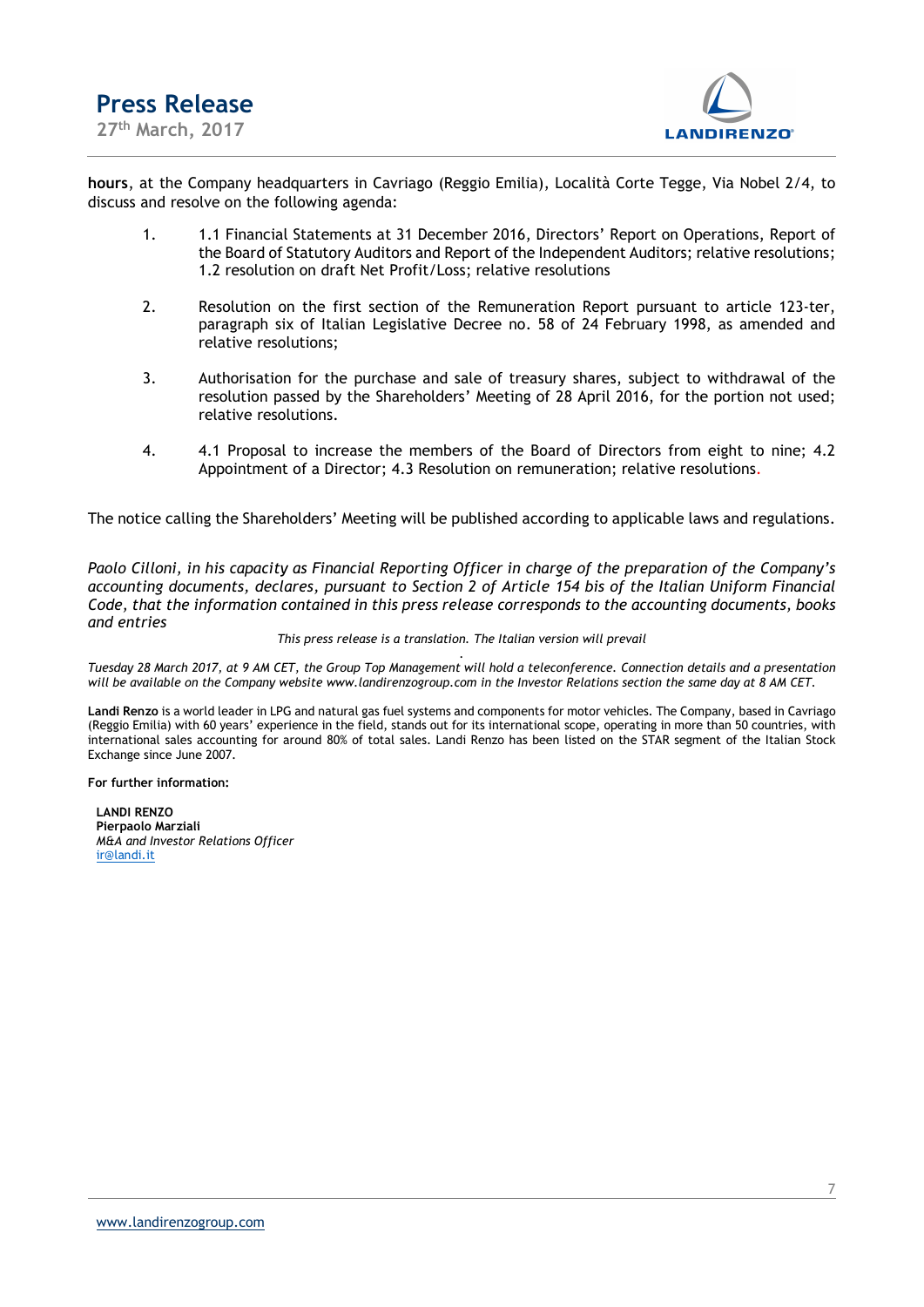

## Consolidate Financial Statements

| <b>Press Release</b><br>27th March, 2017                                     |                | <b>LANDIRENZO</b>      |
|------------------------------------------------------------------------------|----------------|------------------------|
| <b>Consolidate Financial Statements</b>                                      |                |                        |
| (thousands of Euro)                                                          |                |                        |
| <b>INCOME STATEMENT</b>                                                      | 31/12/2016     | 31/12/2015             |
| Revenues (goods and services)                                                | 184,242        | 205,522                |
| Other revenue and income                                                     | 1,217          | 1,883                  |
| Cost of raw materials, consumables and goods and change in inventories       | $-94,236$      | $-100,439$             |
| of which non-recurring                                                       | $-1,000$       | 0                      |
| Costs for services and use of third party assets                             | $-51,601$      | $-58,483$              |
| of which non-recurring                                                       | $-2,345$       | $-1,296$               |
| Personnel expenses                                                           | $-36,364$      | $-43,854$              |
| of which non-recurring                                                       | 0              | $-3,058$               |
| Accruals, impairment losses and other operating expenses                     | $-6,160$       | $-5,913$               |
| of which non-recurring                                                       | $-2,300$       | $-2,700$               |
| <b>Gross Operating Profit</b>                                                | $-2,902$       | $-1,284$               |
| Amortization, depreciation and impairment losses<br>of which non-recurring   | $-16,018$<br>0 | $-25,617$<br>$-10,178$ |
| <b>Net Operating Profit</b>                                                  | $-18,920$      | $-26,901$              |
| Financial income                                                             | 117            | 412                    |
| Financial expenses                                                           | $-5,161$       | $-4,966$               |
| Gains (losses) on exchange rate                                              | 904            | -930                   |
| Gains (losses) on equity investments consolidated using the equity method    | $-66$          | -288                   |
| Profit (Loss) before tax                                                     | $-23,126$      | $-32,673$              |
| Current and deferred taxes                                                   | $-2,878$       | $-2,914$               |
| Profit (loss) of the period for the Group and minority interests, including: | $-26,004$      | -35,587                |
| Minority interests                                                           | $-759$         | $-299$                 |
| Profit (Loss) of the period for the Group                                    | $-25,245$      | $-35,288$              |
| Basic earnings (loss) per share (calculated on 112,500,000 shares)           | $-0.2244$      | $-0.3137$              |
| Diluted earnings (loss) per share                                            | $-0.2244$      | $-0.3137$              |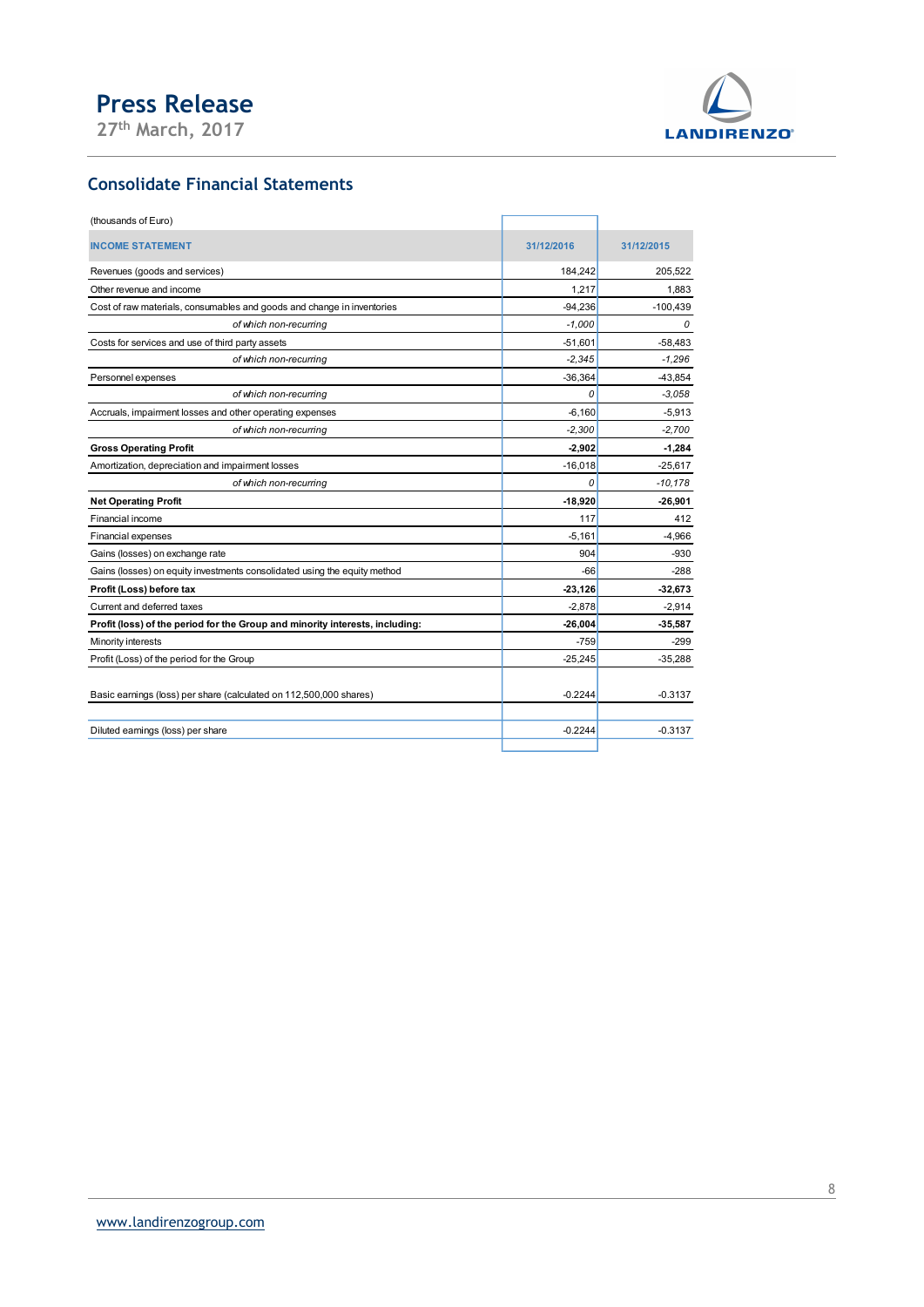

| <b>Press Release</b>                                              |                   |                   |
|-------------------------------------------------------------------|-------------------|-------------------|
|                                                                   |                   |                   |
| 27 <sup>th</sup> March, 2017                                      |                   |                   |
|                                                                   |                   |                   |
| (thousands of Euro)                                               |                   |                   |
| <b>ASSETS</b>                                                     | 31/12/2016        | 31/12/2015        |
|                                                                   |                   |                   |
| Non-current assets                                                |                   |                   |
| Property, plant and equipment                                     | 30,500            | 35,364            |
| Development expenditure                                           | 8,420<br>30,094   | 8,404<br>30,094   |
| Goodwill<br>Other intangible assets with finite useful lives      | 20,359            | 22,696            |
| Equity investments consolidated using the equity method           | 43                | 109               |
| Other non-current financial assets                                | 664               | 574               |
| Deferred tax assets                                               | 6,887             | 7,615             |
| <b>Total non-current assets</b>                                   | 96,967            | 104,856           |
|                                                                   |                   |                   |
| <b>Current assets</b>                                             |                   |                   |
| Trade receivables                                                 | 37,551            | 33,764            |
| Inventories                                                       | 49,872            | 57,528            |
| Contract works in progress                                        | 1,281             | 2,904             |
| Other receivables and current assets                              | 10,082            | 16,347            |
| Cash and cash equivalents<br><b>Total current assets</b>          | 16,484<br>115,270 | 38,264<br>148,807 |
|                                                                   |                   |                   |
| <b>TOTAL ASSETS</b>                                               | 212,237           | 253,663           |
|                                                                   |                   |                   |
|                                                                   |                   |                   |
| (thousands of Euro)<br><b>EQUITY AND LIABILITIES</b>              | 31/12/2016        | 31/12/2015        |
| Group shareholders' equity                                        |                   |                   |
| Share capital                                                     | 11,250            | 11,250            |
| Other reserves                                                    | 59,400            | 95,428            |
| Profit (loss) of the period                                       | $-25,245$         | $-35,288$         |
| Total equity attributable to the shareholders of the parent       | 45,405            | 71,390            |
| Minority interests                                                | $-323$            | 425               |
| <b>TOTAL EQUITY</b>                                               | 45,082            | 71,815            |
| Non-current liabilities                                           |                   |                   |
|                                                                   | 18,687            | 11,935            |
|                                                                   |                   |                   |
| Non-current bank loans<br>Other non-current financial liabilities | 22,812            | 1,468             |

| =quity ::::souritoritie oor::oo::aatoa ao::::g u.lo oquity :::ou:loa |            | $\cdot$ .  |
|----------------------------------------------------------------------|------------|------------|
| Other non-current financial assets                                   | 664        | 574        |
| Deferred tax assets                                                  | 6,887      | 7,615      |
| <b>Total non-current assets</b>                                      | 96,967     | 104,856    |
|                                                                      |            |            |
| <b>Current assets</b>                                                |            |            |
| Trade receivables                                                    | 37,551     | 33,764     |
| Inventories                                                          | 49,872     | 57,528     |
|                                                                      | 1,281      | 2,904      |
| Contract works in progress                                           |            |            |
| Other receivables and current assets                                 | 10,082     | 16,347     |
| Cash and cash equivalents                                            | 16,484     | 38,264     |
| <b>Total current assets</b>                                          | 115,270    | 148,807    |
|                                                                      |            |            |
| <b>TOTAL ASSETS</b>                                                  | 212,237    | 253,663    |
|                                                                      |            |            |
|                                                                      |            |            |
| (thousands of Euro)                                                  |            |            |
| <b>EQUITY AND LIABILITIES</b>                                        | 31/12/2016 | 31/12/2015 |
| Group shareholders' equity                                           |            |            |
| Share capital                                                        | 11,250     | 11,250     |
| Other reserves                                                       | 59,400     | 95,428     |
| Profit (loss) of the period                                          | $-25,245$  | $-35,288$  |
| Total equity attributable to the shareholders of the parent          | 45,405     | 71,390     |
| Minority interests                                                   | $-323$     | 425        |
| <b>TOTAL EQUITY</b>                                                  | 45,082     | 71,815     |
|                                                                      |            |            |
| <b>Non-current liabilities</b>                                       |            |            |
| Non-current bank loans                                               | 18,687     | 11,935     |
| Other non-current financial liabilities                              | 22,812     | 1,468      |
| Provisions for risks and charges                                     | 8,973      | 8,059      |
| Defined benefit plans                                                | 3,124      | 3,313      |
| Deferred tax liabilities                                             | 514        | 527        |
| <b>Total non-current liabilities</b>                                 | 54,110     | 25,302     |
|                                                                      |            |            |
| <b>Current liabilities</b>                                           |            |            |
| Bank overdrafts and short-term loans                                 | 40,662     | 50,797     |
| Other current financial liabilities                                  | 10,039     | 33,523     |
| Trade payables                                                       | 53,090     | 58,351     |
| <b>Tax liabilities</b>                                               | 2,604      | 4,990      |
| Other current liabilities                                            | 6,650      | 8,885      |
| <b>Total current liabilities</b>                                     | 113,045    | 156,546    |
|                                                                      |            |            |
|                                                                      | 212,237    | 253,663    |
| TOTAL EQUITY AND LIABILITIES                                         |            |            |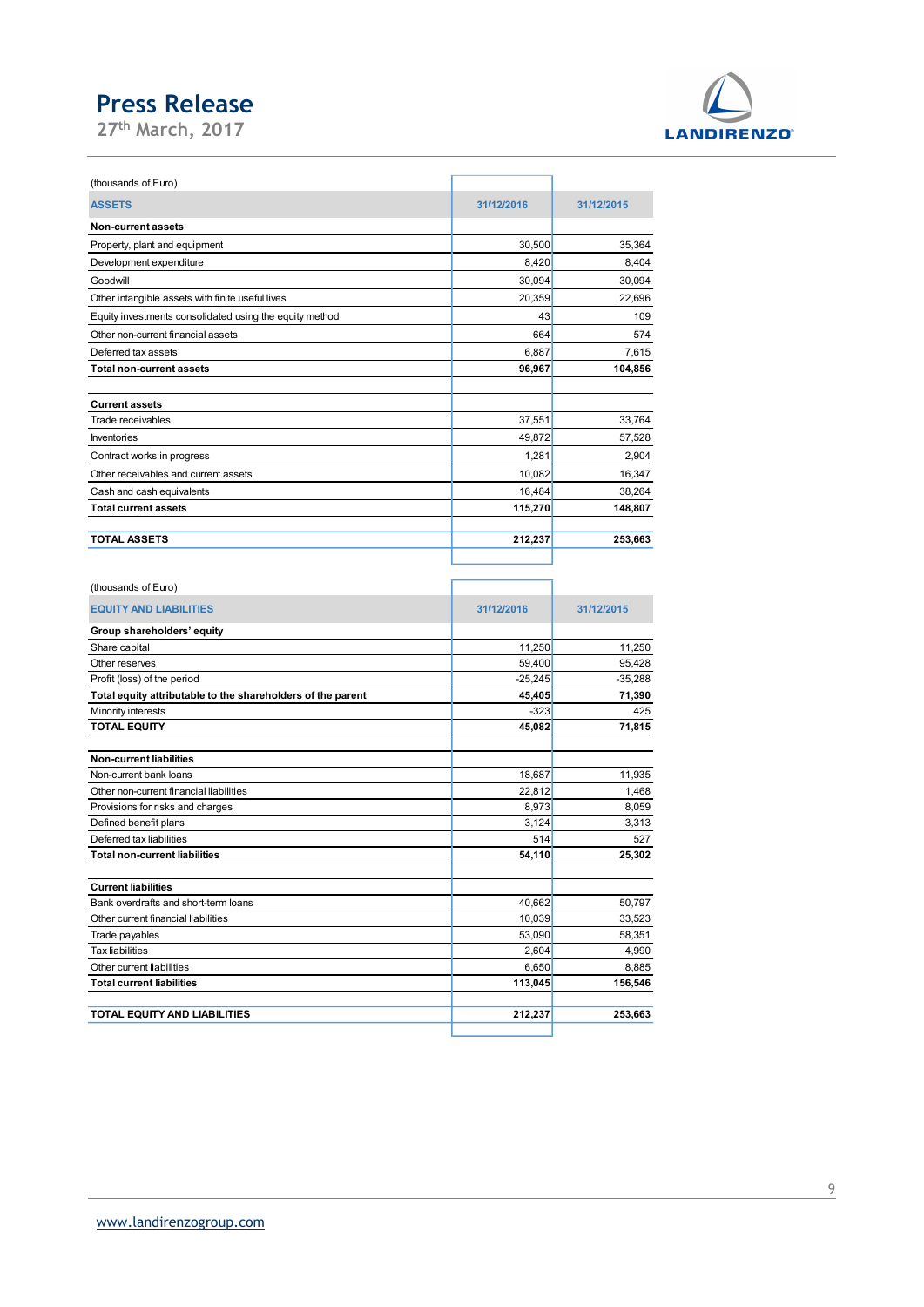

| <b>Press Release</b>                                                                       |                     |                    |
|--------------------------------------------------------------------------------------------|---------------------|--------------------|
| 27th March, 2017                                                                           |                     | <b>LANDIRENZO</b>  |
|                                                                                            |                     |                    |
| (thousands of Euro)<br><b>STATEMENT OF CASH FLOWS</b>                                      | 31/12/2016          | 31/12/2015         |
| Cash flow from operating activities                                                        |                     |                    |
| Profit (Loss) of the period                                                                | $-26,004$           | $-35,587$          |
| Adjustments for:                                                                           |                     |                    |
| Depreciation                                                                               | 8,522               | 8,463              |
| Amortization of intangible assets                                                          | 7,191<br>305        | 6,966              |
| Imperment losses on intangible assets<br>impairment loss on trade receivables              | 1,985               | 10,178<br>800      |
| Net finance costs including forex exchange                                                 | 4,140               | 5,484              |
| Income tax for the year                                                                    | 2,878               | 2,914              |
| Changes in:                                                                                | $-983$              | -782               |
| inventories                                                                                | 9,279               | 5,427              |
| trade and other receivables                                                                | 1,717               | 3,345              |
| trade and other paybles<br>provisions and employee benefits                                | $-10,900$<br>598    | $-1,281$<br>2,850  |
| Cash generated from operating activities                                                   | $-289$              | 9,559              |
|                                                                                            |                     |                    |
| Interest paid                                                                              | $-4,754$            | $-4,233$           |
| Interest received<br>income taxes paid                                                     | 56<br>$-1,117$      | 314<br>$-1,455$    |
| Net cash flow from (for) operating activities                                              | $-6,104$            | 4,185              |
|                                                                                            |                     |                    |
| Cash flow from investing activities<br>Proceeds from sale of property, plant and equipment | 166                 | 228                |
| Affiliates consolidated using the equity method                                            | 66                  | 72                 |
| Acquisition of property, plant and equipment                                               | $-4,412$            | $-9,053$           |
| Acquisition of intangible assets                                                           | $-418$              | $-1,108$           |
| Development expenditure                                                                    | $-4,546$            | $-5,362$           |
| Net cash used in investing activities                                                      | $-9,144$            | $-15,223$          |
| Cash flow from financing activities                                                        |                     |                    |
| Net proceeds on the bond issue                                                             | 0                   | 33,098             |
| Bond repayments                                                                            | $-2,040$            | 0                  |
| Disbursements (reimbursement) of medium/long-term loans<br>Change in short-term bank debts | $-17,320$<br>13,837 | 4,200<br>$-18,641$ |
| Net cash from (used in) financing activities                                               | $-5,523$            | 18,657             |
|                                                                                            |                     |                    |
| Net increase (decrease) in cash and cash equivalents                                       | $-20,771$           | 7,619              |
| Cash and cash equivalents as at 1 January                                                  | 38,264              | 31,820             |
| Effect of exchange rate fluctuations on cash held                                          | $-1,009$            | $-1,175$           |
| Cash and cash equivalents at the end of the period                                         | 16,484              | 38,264             |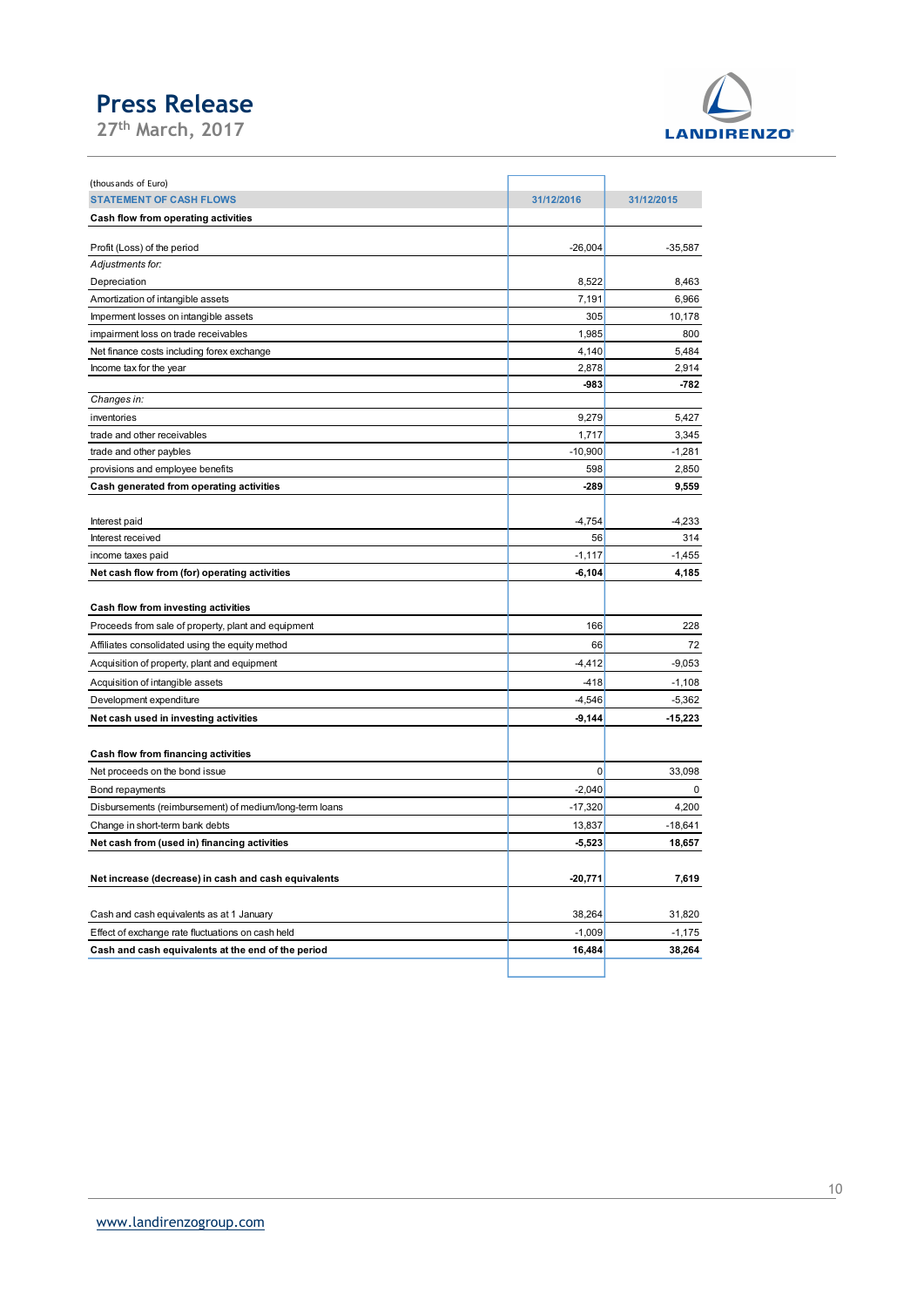

## Landi Renzo S.p.A. – Parent Company Financial Statements

| <b>Press Release</b>                                                   |               |                   |
|------------------------------------------------------------------------|---------------|-------------------|
| 27th March, 2017                                                       |               | <b>LANDIRENZO</b> |
| Landi Renzo S.p.A. - Parent Company Financial Statements               |               |                   |
| (Euros)                                                                |               |                   |
| <b>INCOME STATEMENT</b>                                                | 31/12/2016    | 31/12/2015        |
| Revenues (goods and services)                                          | 72,818,797    | 82,452,280        |
| Other revenue and income                                               | 640,308       | 902,104           |
| Cost of raw materials, consumables and goods and change in inventories | $-39,620,622$ | -44,380,128       |
| non recurring                                                          | $-1,000,000$  |                   |
| Costs for services and use of third party assets                       | $-22,956,348$ | $-25,902,727$     |
| non recurring                                                          | $-2,345,010$  | $-1,242,222$      |
| Personnel expenses                                                     | $-16,453,241$ | $-20,316,165$     |
| non recurring                                                          | 0             | $-1,790,265$      |
| Accruals, impairment losses and other operating expenses               | $-3,571,541$  | $-3,594,266$      |
| non recurring                                                          | $-2,300,000$  | $-2,700,000$      |
| <b>Gross Operating Profit</b>                                          | $-9,142,647$  | $-10,838,903$     |
| Amortization, depreciation and impairment losses                       | $-8,705,745$  | $-10,844,667$     |
| non recurring                                                          | 0             | $-2,547,561$      |
| <b>Net Operating Profit</b>                                            | $-17,848,392$ | -21,683,570       |
| Financial income                                                       | 30,897        | 111,071           |
| Income from investments                                                | 1,112,693     | 275,000           |
| Financial expenses                                                     | $-4,041,953$  | $-3,754,705$      |
| Expenses from investments                                              | $-9,161,915$  | $-12,158,734$     |
| Exchange rate gains (losses)                                           | 379,366       | 555,035           |
| Profit (Loss) before tax                                               | $-29,529,304$ | $-36,655,903$     |
| Taxes                                                                  | 543,443       | $-1,046,287$      |
| Profit (loss) for the year                                             | $-28,985,861$ | $-37,702,190$     |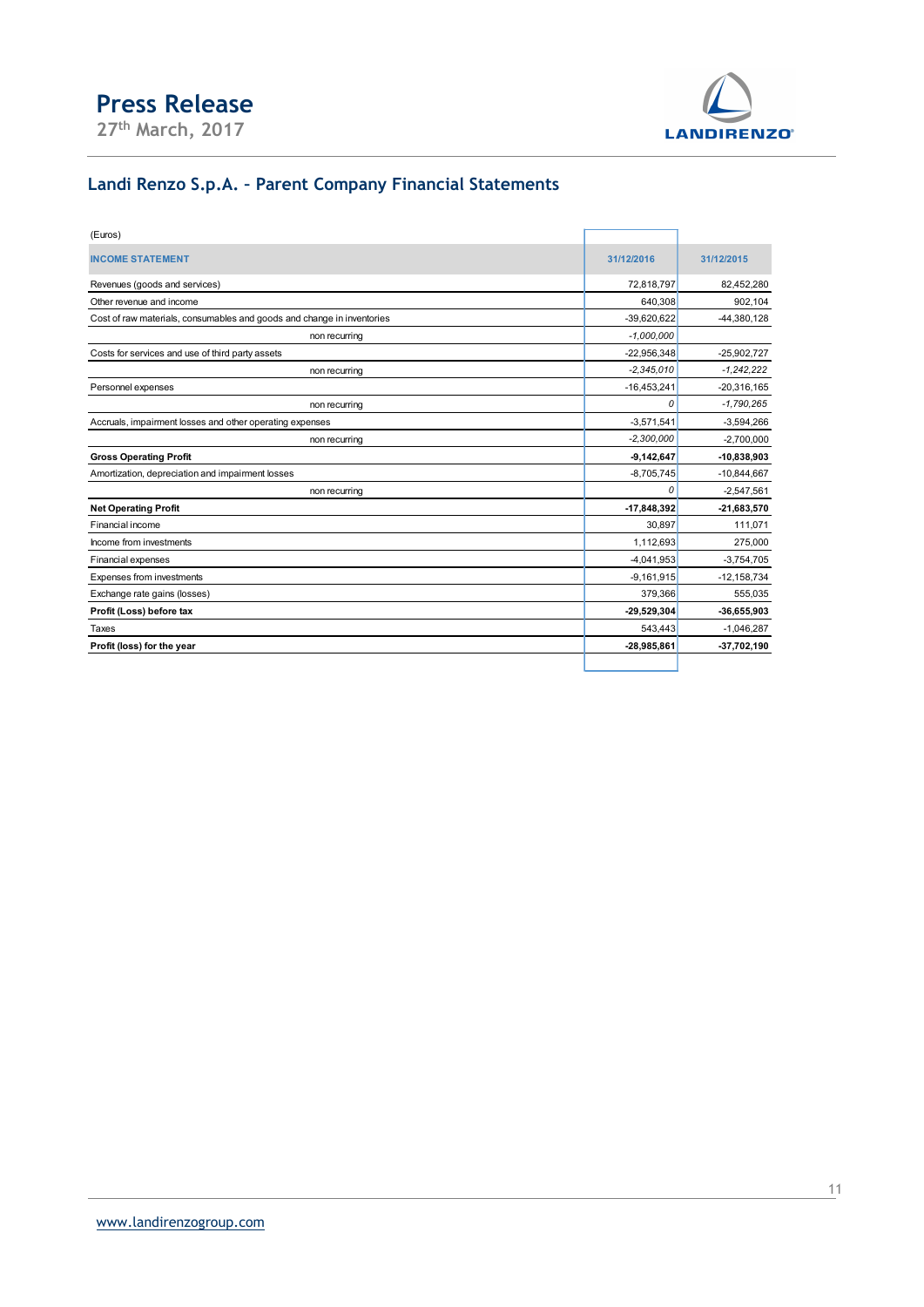

| <b>Press Release</b>                                          |                        |                        |
|---------------------------------------------------------------|------------------------|------------------------|
| 27 <sup>th</sup> March, 2017                                  |                        | <b>LANDIRENZO</b>      |
|                                                               |                        |                        |
|                                                               |                        |                        |
| (Euros)                                                       |                        |                        |
| <b>ASSETS</b>                                                 | 31/12/2016             | 31/12/2015             |
| <b>Non-current assets</b>                                     |                        |                        |
| Property, plant and equipment                                 | 18,992,782             | 22,065,561             |
| Development expenditure                                       | 5,822,036              | 6,170,928              |
| Goodwill Other intangible assets with finite useful lives     | 657,850                | 963,084                |
| Investments in subsidiaries                                   | 102,383,265            | 103,076,335            |
| Equity investments in associated companies and joint ventures | 214,958                | 280,794                |
| Other non-current financial assets                            | 340,274                | 6,128,235              |
| Other non-currant assets                                      | 1,066                  | 71,292                 |
| Deferred tax assets                                           | 8,102,793              | 8,143,970              |
| <b>Total non-current assets</b>                               | 136,515,024            | 146,900,199            |
|                                                               |                        |                        |
| <b>Current assets</b>                                         |                        |                        |
| Trade receivables                                             | 10,360,249             | 7,408,585              |
| Receivables form susbsidiaries                                | 7,274,896              | 9,612,948              |
| Inventories                                                   | 14,412,905             | 18,923,621             |
| Other receivables and current assets                          | 2,091,214              | 4,049,868              |
| Cash and cash equivalents                                     | 4,185,332              | 14,668,191             |
| <b>Total current assets</b>                                   | 38,324,596             | 54,663,213             |
| <b>TOTAL ASSETS</b>                                           |                        |                        |
|                                                               | 174,839,620            | 201,563,412            |
|                                                               |                        |                        |
| (Euros)                                                       |                        |                        |
| <b>EQUITY AND LIABILITIES</b>                                 | 31/12/2016             | 31/12/2015             |
|                                                               |                        |                        |
| <b>Equity</b><br>Share capital                                | 11,250,000             | 11,250,000             |
| Other reserves                                                | 61,857,026             | 99,616,303             |
| Profit (loss) of the period                                   | -28,985,861            | $-37,702,190$          |
| <b>TOTAL EQUITY</b>                                           | 44,121,165             | 73,164,114             |
|                                                               |                        |                        |
| <b>Non-current liabilities</b>                                |                        |                        |
| Bank loans                                                    | 13,653,090             | 6,820,149              |
| Other non-current financial liabilities                       | 25,861,927             | 1,467,786              |
| Provisions for risks and charges<br>Defined benefit plans     | 6,313,602<br>1.471.069 | 5,076,042<br>1.685.242 |
|                                                               |                        |                        |

| Other non-currant assets                | 1,066         | 71,292        |
|-----------------------------------------|---------------|---------------|
| Deferred tax assets                     | 8,102,793     | 8,143,970     |
| <b>Total non-current assets</b>         | 136,515,024   | 146,900,199   |
|                                         |               |               |
| <b>Current assets</b>                   |               |               |
| Trade receivables                       | 10,360,249    | 7,408,585     |
| Receivables form susbsidiaries          | 7,274,896     | 9,612,948     |
| Inventories                             | 14,412,905    | 18,923,621    |
| Other receivables and current assets    | 2,091,214     | 4,049,868     |
| Cash and cash equivalents               | 4,185,332     | 14,668,191    |
| <b>Total current assets</b>             | 38,324,596    | 54,663,213    |
|                                         |               |               |
| <b>TOTAL ASSETS</b>                     | 174,839,620   | 201,563,412   |
|                                         |               |               |
|                                         |               |               |
| (Euros)                                 |               |               |
|                                         |               |               |
| <b>EQUITY AND LIABILITIES</b>           | 31/12/2016    | 31/12/2015    |
| Equity                                  |               |               |
| Share capital                           | 11,250,000    | 11,250,000    |
| Other reserves                          | 61,857,026    | 99,616,303    |
| Profit (loss) of the period             | $-28,985,861$ | $-37,702,190$ |
| <b>TOTAL EQUITY</b>                     | 44, 121, 165  | 73,164,114    |
|                                         |               |               |
| <b>Non-current liabilities</b>          |               |               |
| Bank loans                              | 13,653,090    | 6,820,149     |
| Other non-current financial liabilities | 25,861,927    | 1,467,786     |
| Provisions for risks and charges        | 6,313,602     | 5,076,042     |
| Defined benefit plans                   | 1,471,069     | 1,685,242     |
| <b>Total non-current liabilities</b>    | 47,299,688    | 15,049,219    |
|                                         |               |               |
| <b>Current liabilities</b>              |               |               |
| Bank overdrafts and short-term loans    | 26,572,038    | 39,331,906    |
| Other current financial liabilities     | 10,033,054    | 33,517,342    |
| Trade payables                          | 23,631,251    | 25,506,986    |
| Payables to subsidiaries                | 19,951,986    | 10,566,579    |
| <b>Tax liabilities</b>                  | 829,577       | 924,080       |
| Other current liabilities               | 2,400,861     | 3,503,186     |
| <b>Total current liabilities</b>        | 83,418,767    | 113,350,079   |
|                                         |               |               |
|                                         | 174,839,620   | 201,563,412   |